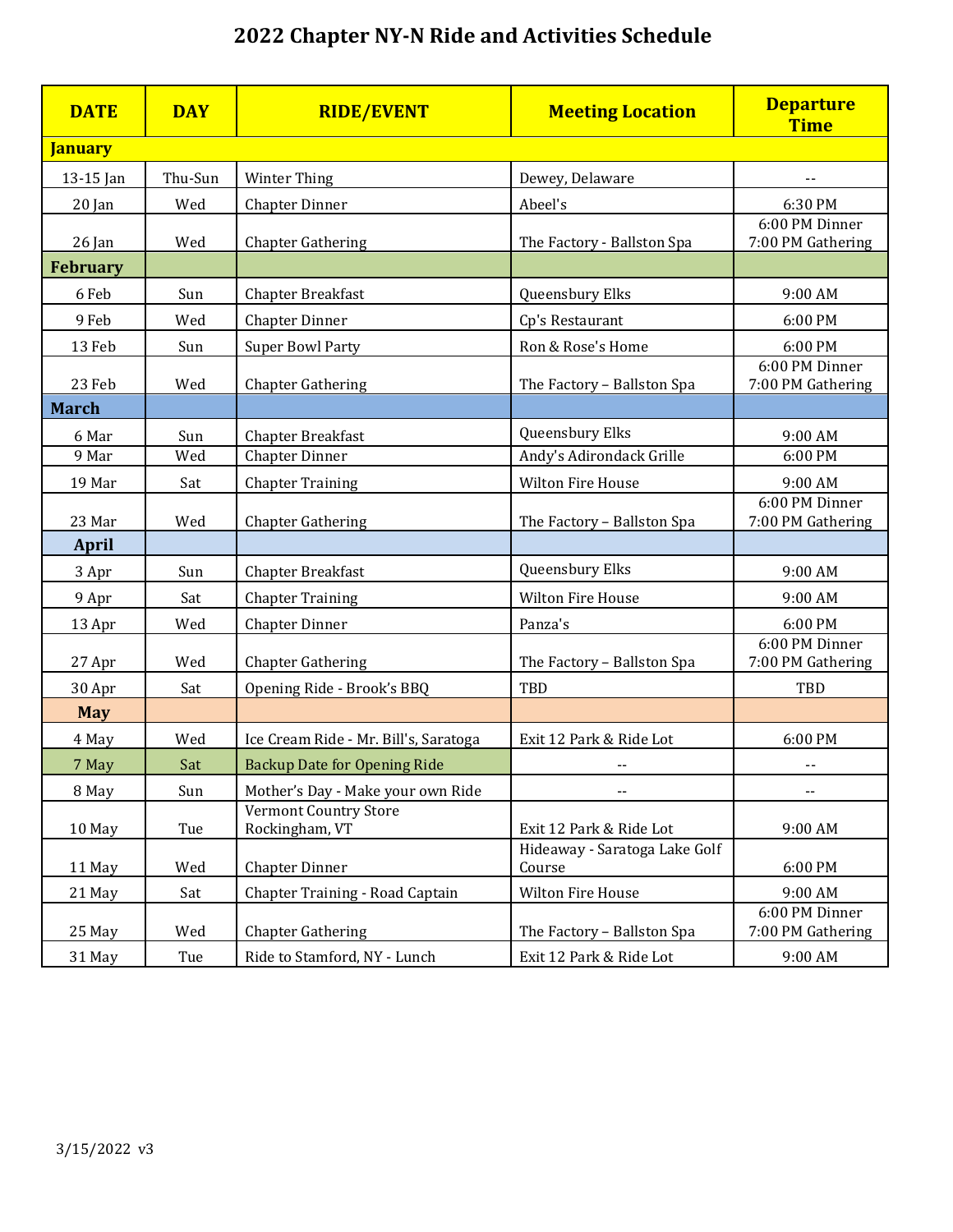## **2022 Chapter NY-N Ride and Activities Schedule**

| <b>DATE</b>       | <b>DAY</b> | <b>RIDE/EVENT</b>                                         | <b>Meeting Location</b>    | <b>Departure</b><br><b>Time</b>     |
|-------------------|------------|-----------------------------------------------------------|----------------------------|-------------------------------------|
| June              |            |                                                           |                            |                                     |
| 3-12 Jun          | Fri-Sun    | Warrensburg Bike Week                                     |                            |                                     |
| 7-11 Jun          | Tue-Sat    | Americade                                                 | $\overline{\phantom{a}}$   | $\overline{\phantom{a}}$            |
| 8 June            | Wed        | Ride to North Creek<br>Bark Eaters/Lucky Star Diner       | Exit 12 Park & Ride Lot    | 9:00 AM                             |
| 15 June           | Wed        | Ice Cream Ride - Dairy Haus                               | Exit 12 Park & Ride Lot    | 6:30 PM                             |
| 22 Jun            | Wed        | <b>Chapter Gathering</b>                                  | The Factory - Ballston Spa | 6:00 PM Dinner<br>7:00 PM Gathering |
| 28 Jun -<br>Jul 2 | Tue-Sat    | <b>Wing Ding</b>                                          | Shreveport, Louisiana      |                                     |
|                   |            | Chapter Ride - Jerry's Place,                             |                            |                                     |
| 29 Jun            | Wed        | Cooperstown                                               | Exit 12 Park & Ride Lot    | 9:30 AM                             |
| <b>July</b>       |            |                                                           |                            |                                     |
| 5 Jul             | Tue        | <b>Washington County Ride</b><br>Lunch at Burger Den      | Exit 12 Park & Ride Lot    | 10:00 AM                            |
| 9 Jul             | Sat        | Chapter Ride - Adirondacks<br>Lunch/Dinner Italian Bistro | Exit 12 Park & Ride Lot    | 9:00 AM                             |
| 13 Jul            | Wed        | Ice Cream Ride<br><b>Battenkill Creamery</b>              | Exit 12 Park & Ride Lot    | 6:30 PM                             |
| 16 Jul            | Sat        | Chapter Picnic - TBD                                      |                            | 11:30 AM                            |
| 23 Jul            | Sat        | Lunch followed by ride to Martha's<br>with Chapter K      | Exit 12 Park & Ride Lot    | 10:45 AM                            |
| 24 Jul            | Sun        | Chapter Ride - Crazy Otto's Luncheon<br>Ride              | Exit 12 Park & Ride Lot    | 9:00 AM                             |
| 27 Jul            | Wed        | <b>Chapter Gathering</b>                                  | The Factory - Ballston Spa | 6:00 PM Dinner<br>7:00 PM Gathering |
| <b>August</b>     |            |                                                           |                            |                                     |
| 2-5 Aug           | Tue-Fri    | Chapter Trip - Bird in Hand, PA                           | TBD                        | TBD                                 |
| 10 Aug            | Wed        | Ice Cream Ride - Udderly Delicious                        | Exit 12 Park & Ride Lot    | 6:00 PM                             |
| 11-14 Aug         | Thu-Sun    | New York District Rally                                   | TBD                        | TBD                                 |
| 16 Aug            | Tue        | Vermont Ride                                              | Exit 12 Park & Ride Lot    | 9:30 AM                             |
| 20 Aug            | Sat        | Remsen, NY<br>Lunch at the Soda Fountain                  | Exit 12 Park & Ride Lot    | 9:00 AM                             |
| 24 Aug            | Wed        | <b>Chapter Gathering</b>                                  | The Factory - Ballston Spa | 6:00 PM Dinner<br>7:00 PM Gathering |
| <b>September</b>  |            |                                                           |                            |                                     |
| 4 Sep             | Sun        | Closing Ride - TBD                                        | TBD                        | TBD                                 |
| 8-10 Sep          | Thu-Sat    | PA District Rally                                         | Cranberry Twp, PA          | TBD                                 |
| 12-19 Sep         | Mon-Mon    | Ogunquit, ME Trip                                         | Exit 12 Park & Ride Lot    | 8:30 AM                             |
| 24 Sep            | Sat        | Leaf Peepers' Ride<br>If Weather Permits                  | Exit 12 Park & Ride Lot    | 9:30 AM                             |
| 28 Sep            | Wed        | <b>Chapter Gathering</b>                                  | The Factory - Ballston Spa | 6:00 PM Dinner<br>7:00 PM Gathering |